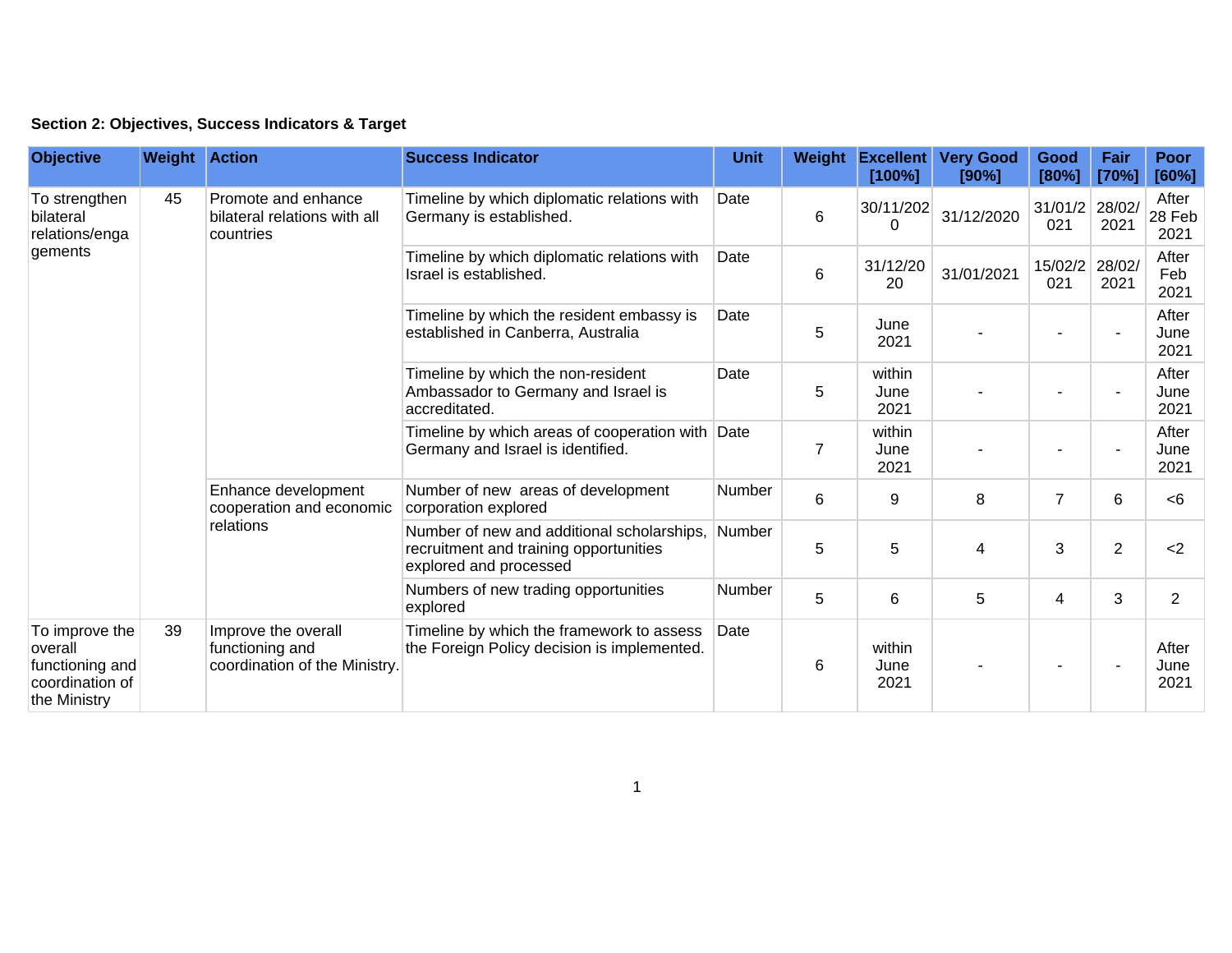| To improve the<br>overall<br>functioning and<br>coordination of<br>the Ministry | 39 | Improve the overall<br>functioning and<br>coordination of the Ministry. | Timeline by which Foreign Policy document Date<br>is developed.                                                                                                             |         | 5 | August<br>2020     | Sept. 2020      | October<br>2020      | Nov<br>2020          | after<br>Dec<br>2020  |
|---------------------------------------------------------------------------------|----|-------------------------------------------------------------------------|-----------------------------------------------------------------------------------------------------------------------------------------------------------------------------|---------|---|--------------------|-----------------|----------------------|----------------------|-----------------------|
|                                                                                 |    |                                                                         | Timeline by which paper on Diplomatic<br>Relations and the way forward is developed.                                                                                        | Date    | 4 | Septemb<br>er 2020 | October<br>2020 | Novem<br>ber<br>2020 | Dece<br>mber<br>2020 | After<br>Decem<br>ber |
|                                                                                 |    |                                                                         | Timeline by Economic Diplomacy paper is<br>developed.                                                                                                                       | Date    | 4 | Dec 2020           | Jan 2021        | Feb<br>2021          | March<br>2021        | After<br>March        |
|                                                                                 |    |                                                                         | Timeline by which Science and Technology<br>Diplomacy paper is developed                                                                                                    | Date    | 3 | April<br>2021      | May 2021        |                      | June<br>2021         | After<br>June<br>2021 |
|                                                                                 |    |                                                                         | Number of strategy papers on enhancing<br>relations with neighboring countries<br>developed.                                                                                | Number  | 8 | 4                  | 3               | 2                    |                      |                       |
|                                                                                 |    |                                                                         | Timeline by which the Protocol Handbook is<br>finalized and submitted to the Government.                                                                                    | Date    | 4 | June<br>2021       |                 |                      |                      | After<br>June<br>2021 |
|                                                                                 |    |                                                                         | Timeline by which proposal on migration of<br>MRP to e-Passport is developed and<br>submitted to the government                                                             | Date    | 5 | 30 April<br>2021   | 1 May 2021      | 15 May<br>2021       | 01<br>June<br>2021   | 31<br>June<br>2021    |
| To ensure<br>efficient and<br>effective public<br>service<br>delivery           | 8  | Deliver effective and<br>efficient Public Service                       | Delivery of the key public services in<br>compliance to the (service delivery<br>standards) SDS;<br>1. Issuance of Ordinary Passport<br>2. Replacement of Ordinary Passport | Percent | 4 | >75%               | >70%            | >65%                 | $>60\%$              | $>55\%$               |
|                                                                                 |    |                                                                         | Percentage of consular and protocol<br>services provided by the RGOB Embassies,<br><b>Missions and Consulates</b>                                                           | Percent | 4 | $>90\%$            | $>80\%$         | >70%                 | $>60\%$              | <60%                  |